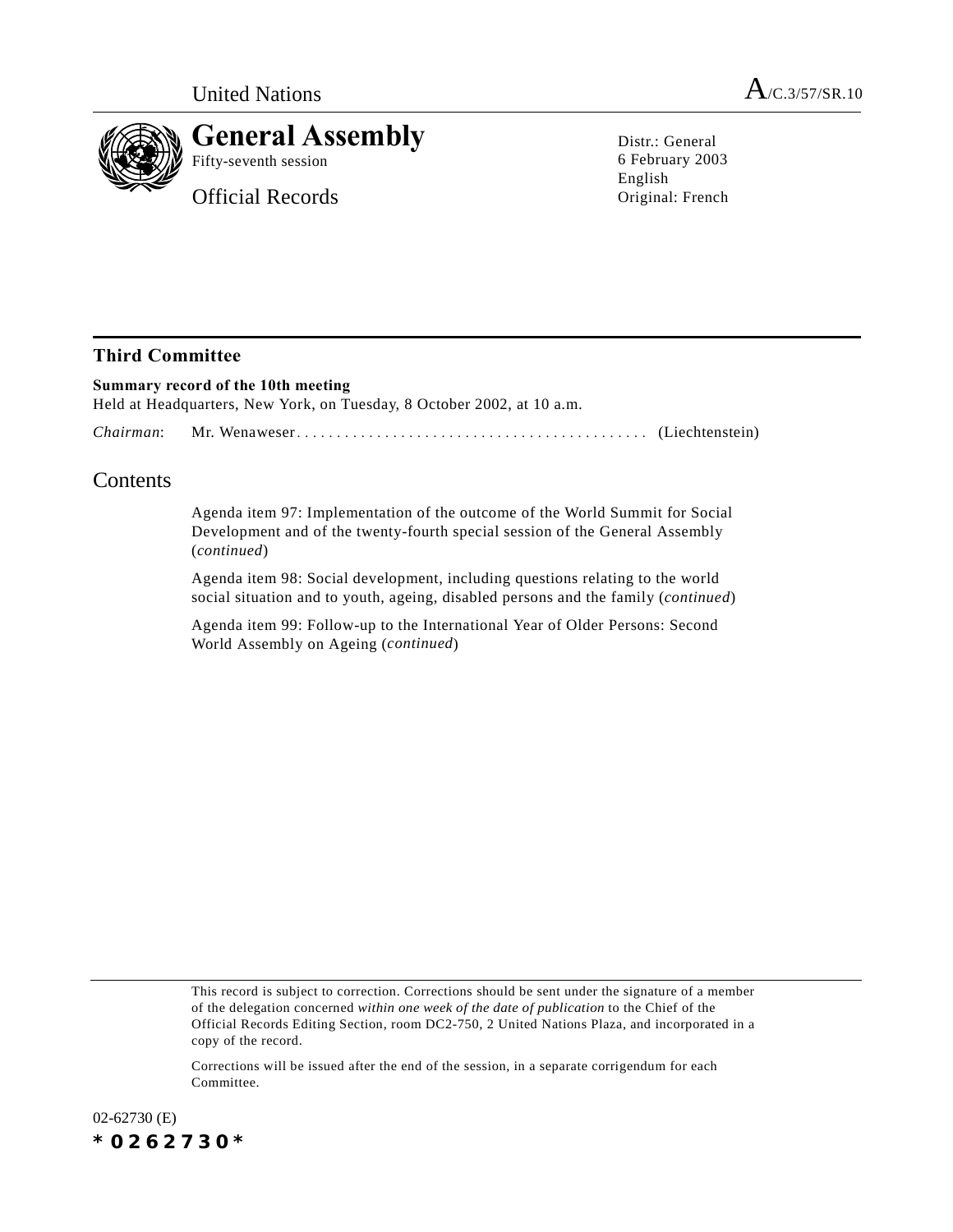*The meeting was called to order at 10.05 a.m.*

**Agenda item 97: Implementation of the outcome of the World Summit for Social Development and of the twenty-fourth special session of the General Assembly** (*continued*) (A/57/115)

**Agenda item 98: Social development, including questions relating to the world social situation and to youth, ageing, disabled persons and the family** (*continued*) (A/57/3, A/57/139 and Corr.1, A/57/352, A/57/67-E/2002/45, A/57/218 and Corr.1; A/C.3/57/L.6 and E/CN.5/2002/2)

**Agenda item 99: Follow-up to the International Year of Older Persons: Second World Assembly on Ageing** (*continued*) (A/57/93)

1. **Mr. Abel** (Myanmar), speaking on agenda item 99, associated himself with the statement made by the representative of Venezuela on behalf of the Group of 77 and China and expressed appreciation for the concise report of the Secretary-General on follow-up to the Second World Assembly on Ageing (A/57/93).

2. Unlike the first World Assembly on Ageing and the 1982 Vienna International Plan of Action, the Second World Assembly on Ageing and the Madrid Plan of Action adopted there focused on the consequences of ageing societies in developing countries and on the challenges and opportunities associated with that phenomenon in the twenty-first century and in the context of development. His delegation welcomed that approach.

3. The Madrid Plan of Action stressed the need to mainstream ageing, which the Secretary-General had termed a "silent revolution" and a force with an importance comparable to that of globalization, into the global development agenda. His own Government had also focused on that need in its national development plan.

4. Sixty per cent of the world's population and a large portion of its ageing population lived in the Asia-Pacific region. In Asia, although families were the primary care providers for older persons, additional assistance was usually a State-imposed requirement. Such care did not pose a serious problem in Myanmar; for religious, cultural and social reasons, older persons were highly respected and almost always lived either with their families or in State-subsidized homes run by

religious and voluntary organizations. In addition, retirees were entitled to benefits and pensions; however, they continued to offer their skill and expertise through involvement in civil society, voluntary organizations and commerce.

5. His delegation firmly believed that the Committee would help to sensitize the international community to the goals embodied in the Madrid Plan of Action.

6. **Mr. Alabi** (Nigeria), speaking on agenda items 97 and 99, associated himself with the statement made by the representative of Venezuela on behalf of the Group of 77 and China. Consideration of agenda items 97 and 99 provided an opportunity to review progress in implementing the Millennium Declaration in the context of the Copenhagen Declaration and Programme of Action, which had stressed the need for coordinated action to address the problems of social inequality and exclusion, unemployment, poverty and other development constraints.

7. As a developing country, Nigeria recognized the significance of education in promoting social development, eradicating poverty and creating a healthy society. The theme of the Economic and Social Council's high-level segment at its 2002 session, "The contribution of human resources development, including in the areas of health and education, to the process of development", affirmed the importance of health and education as key factors for development. Nigeria had recorded some modest achievements through nationwide implementation of its Universal Basic Education Programme, which provided free, compulsory education for all children from age five onwards as a basis for social development.

8. His Government recognized the key role of the family in the development of society, as affirmed by President Olusegun Obasanjo in his broadcast commemorating the forty-second anniversary of Nigeria's independence. His delegation therefore welcomed the Secretary-General's call for Governments to establish social security systems to give families access to basic social services. His Government had established a national health insurance scheme and planned to set up a comprehensive social security system for families. Nigeria was also involved in preparations for the tenth anniversary of the International Year of the Family in 2004, which would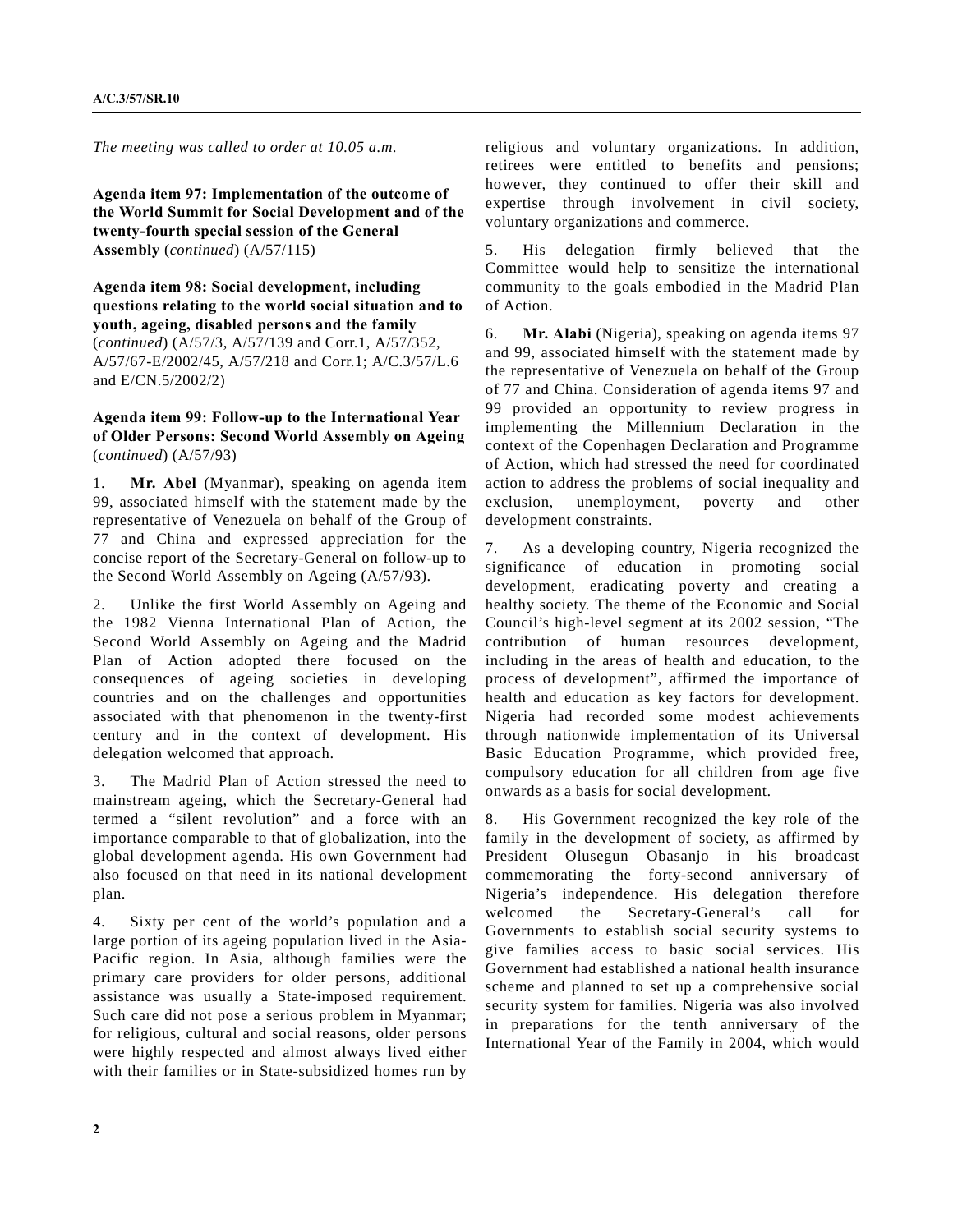draw international attention to the role of families and the challenges that faced them in a globalized world.

9. It was regrettable that little progress had been made in alleviating poverty, and globalization had exacerbated social inequalities. Despite the identification of priorities in the Millennium Declaration and the commitments entered into under the Monterrey Consensus, development was compromised by the grossly inadequate financing of programmes. The establishment of the Office of the High Representative of the Secretary-General for the Least Developed Countries, Landlocked Developing Countries and Small Island Developing States gave hope that more efficient strategies would be devised for the States in question. His delegation agreed with the Secretary-General that only the necessary political will would make it possible to achieve the millennium development goals.

10. Nigeria, determined to improve the quality of life of all its citizens, as demonstrated by its active participation in the Second World Assembly on Ageing in April 2002, endorsed the Political Declaration and Madrid International Plan of Action on Ageing, 2002, and remained committed to taking effective measures to implement them. Various policies had already been put in place to address the welfare of older persons and their integration into socio-economic development.

11. His Government paid serious attention to the rights of persons with disabilities and welcomed the work done by the Ad Hoc Committee on a comprehensive and integral international convention to promote and protect the rights and dignity of persons with disabilities, established pursuant to General Assembly resolution 56/168. The implementation of the millennium development goals must therefore take into account the rights of the disabled and their participation in socio-economic activities. To that end, the Government was carrying out national plans and specific measures to ensure equal access for the disabled to social services, including training, rehabilitation and employment.

12. Another group of people of vital importance to Nigeria were young people, who were participating actively in community development through workshops, seminars and organized youth programmes. The development of young people was central to the policies and actions of the Government at all levels, in keeping with Nigeria's obligations under the

International Covenant on Civil and Political Rights and the Convention on the Rights of the Child.

13. The promotion of social development required a genuine partnership between Member States and the international community. It was therefore essential for the United Nations and all stakeholders to take the necessary measures to follow up the World Summit for Social Development and the twenty-fourth special session of the General Assembly, and, in cooperation with donor countries, non-governmental organizations and other bodies involved, to implement the decisions taken under the Madrid International Plan of Action on Ageing, 2002, the Copenhagen World Summit for Social Development and five-year review of the Summit and the Monterrey International Conference on Financing for Development. Nigeria would cooperate with other countries committed to achieving the noble objective of social development and implementing the millennium development goals.

14. **Ms. Arslandoğan** (Turkey), speaking on agenda item 98 as a youth representative of Turkey, said that almost half the population of her country was under the age of 18; society should give more responsibilities to the young so that they could contribute more to the development of their societies. Education within the family and in society was becoming more and more important for their future.

15. After noting the definition of a child contained in article 1 of the Convention on the Rights of the Child, she said that young persons were human beings involved in a society, who read, listened to others, spoke, thought, more importantly, reacted. In her view youth was not necessarily measured by age but rather by intellectual activities. Any social development strategy aimed at youth should therefore take into consideration factors such as the family, peers, school environment, and level of education.

16. When devising global social development strategies, it should be borne in mind that every country had its own cultural, social and ethical values, and that tolerance had to be exercised and diversity respected. As stated in the Universal Declaration of Human Rights, everyone was entitled to a social and international order in which the rights and freedoms set forth in the Declaration could be fully realized. The young people of the day, who were the leaders of the future, wanted nothing more than to shoulder their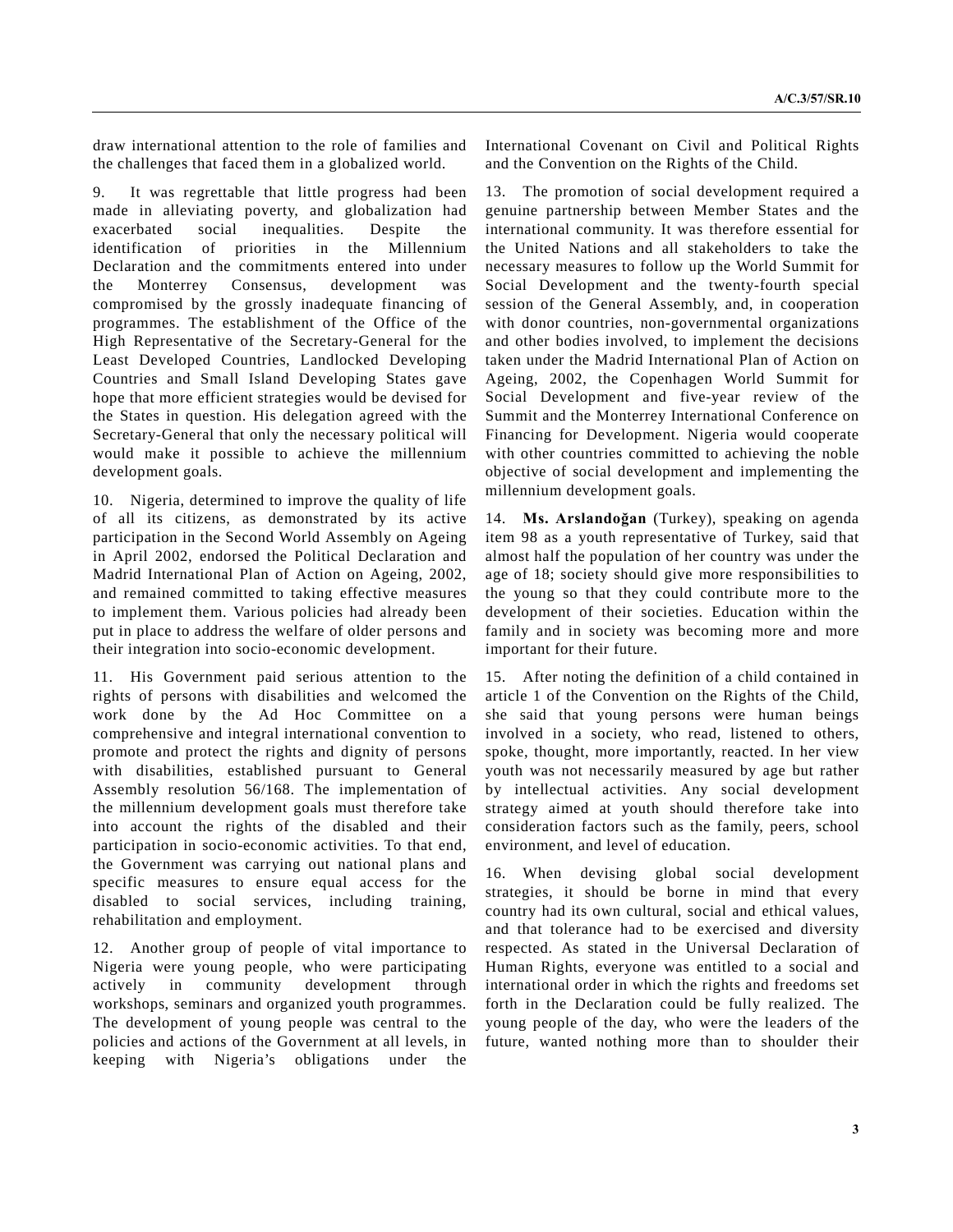## **A/C.3/57/SR.10**

responsibility for a more peaceful, democratic, tolerant and prosperous world.

17. **Ms. G/Meskel** (Ethiopia), speaking on agenda item 98, endorsed the statement by Venezuela on behalf of the Group of 77 and China.

18. Ethiopia attached great importance to the successful implementation of the outcome of the World Summit for Social Development, which had culminated in the adoption of the Copenhagen Declaration on Social Development and the Programme of Action, aimed at eradicating poverty, achieving full employment and fostering a just society. Her delegation was convinced that social development, which must be centred on people, presupposed the simultaneous implementation of decisions taken at meetings such as the twenty-fourth special session of the General Assembly, the Fourth World Trade Organization Ministerial Conference held in Doha, the Monterrey Consensus and the World Summit on Sustainable Development.

19. Poverty was the greatest challenge of the time and a danger that Ethiopia was committed to eradicating. The identification of the root causes of poverty was fundamental to the advancement of social development goals, and her Government therefore made food security, primary education, basic healthcare services and job creation high priorities. The development strategy it had adopted focused on rural areas and on small farmers, while paying due attention to the private sector.

20. With regard to health, despite the emphasis on prevention, the provision of basic social services and its concerted efforts in that regard, Ethiopia was among the countries with the fewest social services. In addition the HIV/AIDS pandemic, malaria and tuberculosis were seriously affecting the active population. To combat those scourges, his Government advocated good governance, the promotion of human rights and the elimination of all forms of discrimination, and it encouraged partnership with civil society.

21. Globalization was both a challenge, because it compromised social development, and an opportunity, provided that benefits could be shared equitably. That was far from being the case in the developing countries, and globalization therefore had to be collectively managed.

22. The primary responsibility for social development rested with States, but that in no way precluded the significant role of the international community. She reiterated her Government's commitment to promoting social development while calling on all stakeholders and the international community at large.

23. **Ms. Gordon** (Haiti), having associated herself with the statement made by the representative of Saint Lucia on behalf of countries of the Caribbean Community (CARICOM), of which Haiti was a member, recalled the main themes of the World Summit for Social Development, which were high on her Government's social development agenda. However, the social, political and economic tensions in the country, together with a freeze on international assistance, had hampered investments necessary for social stability, equality and security, which were often limited to emergency situations.

24. Despite such difficulties, the Haitian authorities spared no effort in implementing the recommendations of the World Summit for Social Development and the Johannesburg Summit, with the cooperation of national and international partners who had been won over to the need to improve the living conditions of the Haitian population.

25. In the framework of its literacy programme, the Government helped vulnerable families cope with the start of the school year; the President had launched an extensive national literacy programme ("Alphaéconomique"); literacy centres had been established in national and State institutions; and an intensive campaign was under way to raise awareness of the importance of combating illiteracy.

26. The Ministry of the Environment, in cooperation with the State Literacy Department, had launched the "Alpha-environnement" programme, based on the previous literacy programme, which aimed to provide the population with the education it needed to improve its living conditions.

27. The Ministry on the Status of Women, for its part, had organized a seminar on the integration of a gender perspective in policies, in order to pave the way for a more just and equal society for sustainable human development.

28. The Government was also making considerable efforts to combat the human immunodeficiency virus/acquired immunodeficiency syndrome (HIV/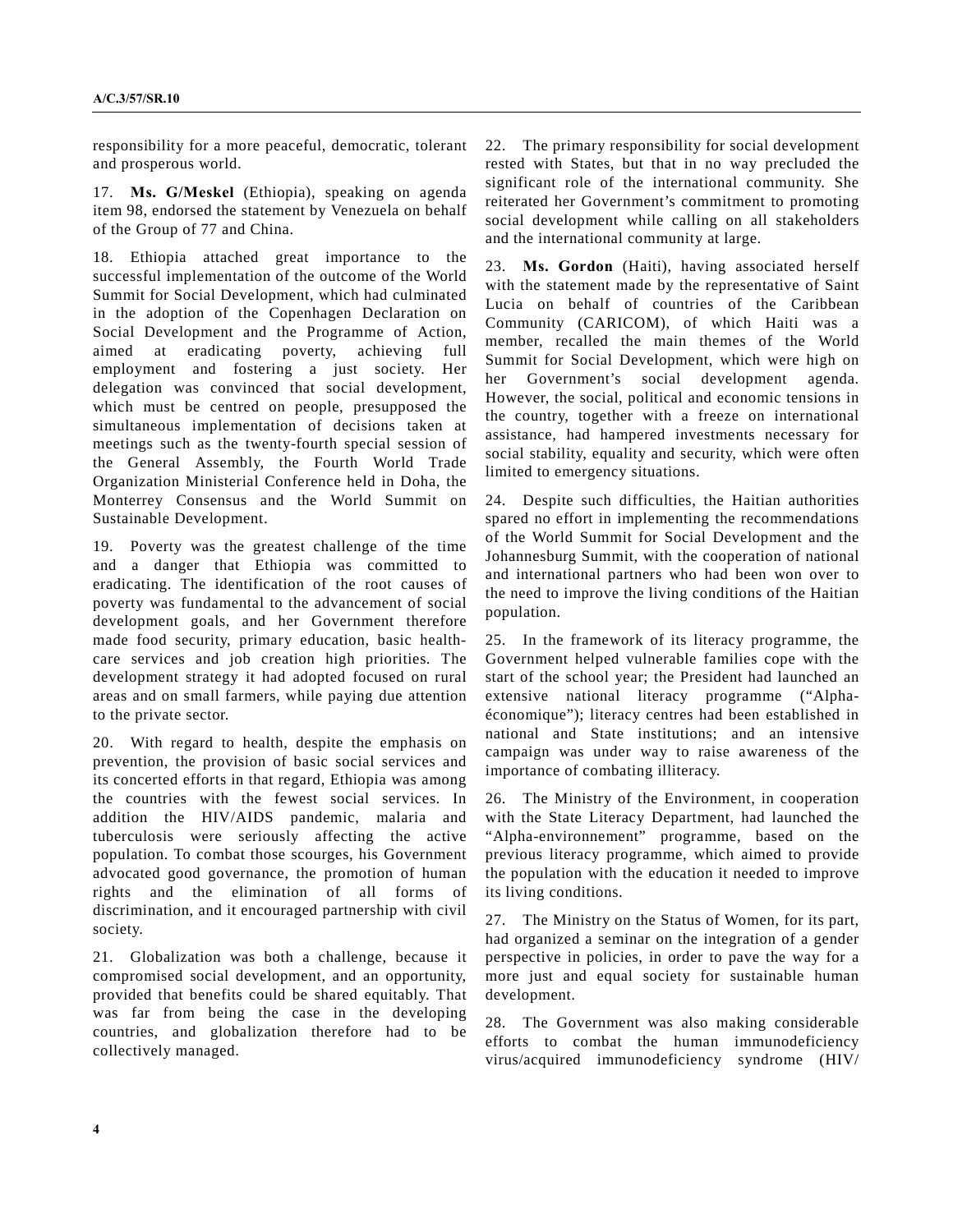AIDS), including through a sectoral strategic plan for raising youth awareness, which had been developed by the Ministry for National Education and launched on 4 October 2002 to mark the national HIV/AIDS awareness day .

29. The Haitian Government was in the process of promoting budgetary reforms for social development, and had established a mechanism for combating fiscal fraud and corruption, improving transparency, fairness and efficiency and funding health, security, justice and social infrastructure projects. The State was increasing the number of partnerships with the private sector and non-governmental organizations, in order to strengthen the focus on primary social services.

30. Her delegation wished to reiterate the importance of cooperation to promote the social development of the least developed countries; it hoped that the efforts of the Government of Haiti and the Organization of American States (OAS) to implement OAS resolutions 806 and 822 would lead to a resolution of the conflict currently dividing the country and to a resumption of the international assistance on which social development efforts depended.

31. Despite the wide range of actions undertaken, current difficulties undermined the efforts of the Government, which was nevertheless determined to work towards an improvement of living conditions in Haiti. Action to combat poverty was universal; developed countries had a duty to assist developing countries, since poverty was an insult to humanity.

32. **Ms. Al Haj Ali** (Syrian Arab Republic) associated herself with the statement made by Venezuela on behalf of the Group of 77 and China. Any social policy must be aimed first and foremost at ensuring that the population lived in dignity, did not suffer from poverty and received the best possible protection against disease. However, certain United Nations reports on social development showed that targets had not been achieved, particularly those set at the World Summit for Social Development in Copenhagen. Globalization, which should be a source of progress, was only serving to widen the gap between developed and developing countries. International cooperation, for its part, remained limited. The opening of markets of countries of the North to goods from the South and measures taken to alleviate the debt of poor countries still left much to be desired. The Syrian Arab Republic, which had made social development a

priority, hoped that the commitments made at Monterrey, Johannesburg and Madrid, as well as those made at the special session of the General Assembly on children, would be met. It was prepared to cooperate with non-governmental and intergovernmental organizations to implement any social development programmes.

33. The Syrian Arab Republic had enacted legislative provisions and implemented programmes targeting the family, the nucleus of any society. In the field of poverty eradication, the Government constantly sought to enhance its policies and social and economic programmes to protect all age groups in the most vulnerable sectors. Health care and primary education were free of charge. Wage scales had been reviewed to take account of increased costs of living, and the Government was endeavouring to create the necessary conditions to ensure that all men and women wishing to work could find employment. Specific measures also targeted young people and disabled persons. In addition, an action plan for older people in the Arab world was in the process of being implemented, based on various national plans for protecting older persons.

34. In an environment where the right of peoples to self-determination was not respected and where the fundamental right to life was ignored, it was utopic to talk of "social development". The continued Israeli occupation of Arab territories in the Syrian Arab Republic, Palestine and Lebanon and the continuation by armed Israeli forces of activities contravening international law stood in the way of any social development. The situation in occupied Palestinian territory had become intolerable, as evidenced by the report of the Special Envoy of the Secretary-General to the region. The international community must take urgent action to put an end to that humanitarian disaster.

35. **Ms. Rajaonarivelo** (Madagascar) said that, during the Millennium Summit, the heads of State and Government had acknowledged their individual and joint responsibility to uphold the principles of human dignity, equality and equity. Her delegation welcomed the General Assembly's decision to devote two plenary meetings of its fifty-seventh session to the results and follow-up of the International Year of Volunteers. The meetings had taken place on 5 December 2002, International Volunteer Day for Economic and Social Development. The international community should, as a matter of priority, ensure that globalization benefited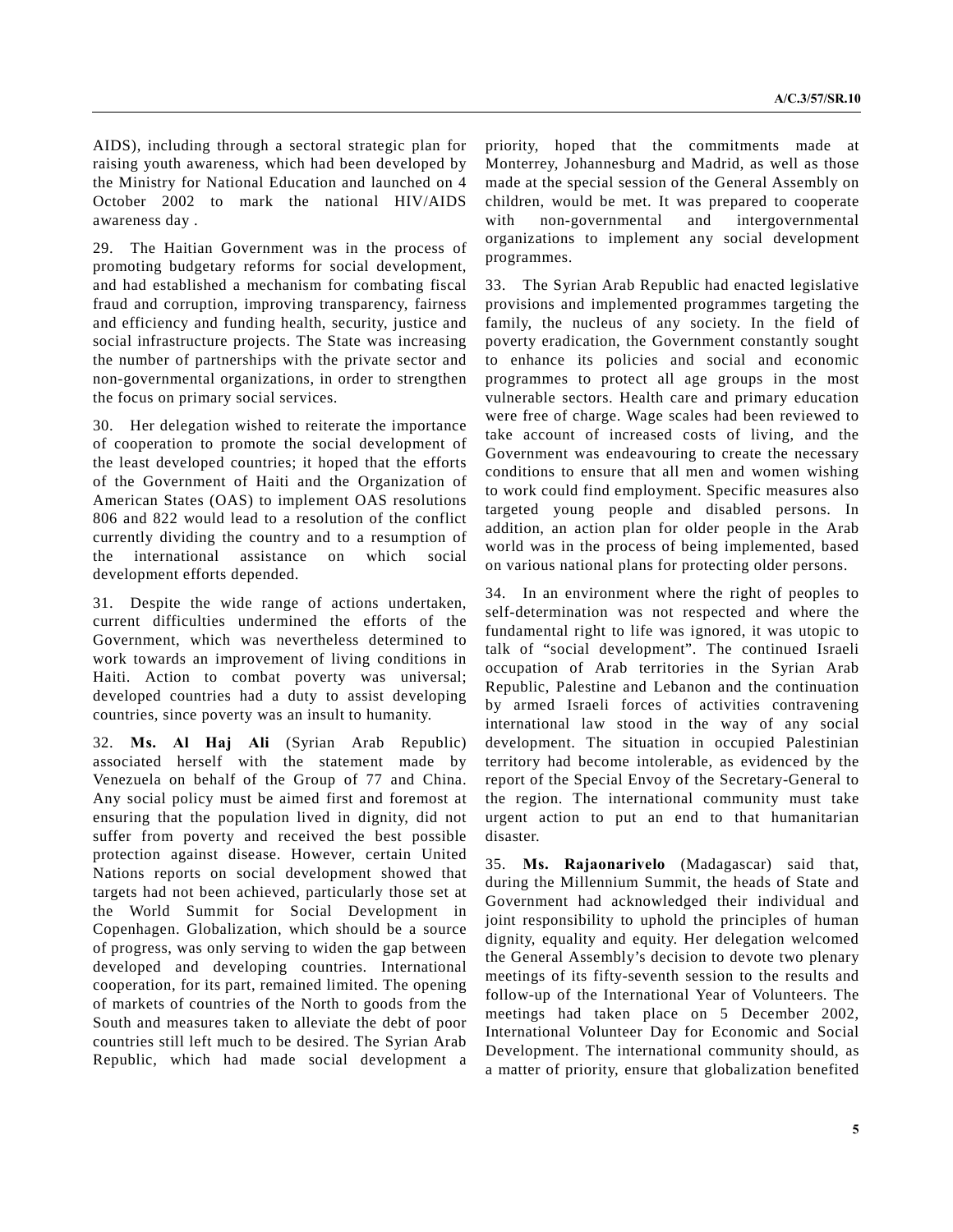everyone, and it was vital for all nations to prioritize the promotion of social development.

36. She urged Member States to support the Youth Employment Network established by the Secretary-General, and to introduce concrete measures to implement the recommendations made by the 12 member panel set up to guide the Network. In that connection, Madagascar supported the draft resolution submitted by Senegal concerning the promotion of youth employment.

37. Her delegation welcomed the plans to draft a comprehensive and integral international convention to promote and protect the rights and dignity of persons with disabilities, and would lend its full support to the Convention.

38. Her country ensured that gender issues were taken into account in all development programmes (girls' access to education and female literacy for adult women and older women in urban and rural areas). It welcomed the report by the Director-General of the United Nations Educational, Scientific and Cultural Organization (UNESCO) on the Plan of Action of the United Nations Literacy Decade: education for all (A/57/218), and the application of resolution 56/116, in which the General Assembly proclaimed the United Nations Literacy Decade for the period 2003-2012. In terms of concrete steps, Madagascar had implemented measures that included providing free access to public primary education, supplying teaching materials, training teachers and building 200 schools.

39. Madagascar's poverty alleviation programme was partly focused on raising awareness about the situation of older people, and on strengthening the role of the family in society. It was the international community's responsibility to assist Governments in identifying issues that directly concerned families with a view to observing the tenth anniversary of the International Year of the Family. As most of the country's population was rural, particular importance was attached to the family in rural areas, and her country had undertaken to improve living conditions in rural areas by introducing a rural electrification and drinking-water programme. To carry out such an ambitious programme however, it needed to set up partnerships with the private sector, and to obtain financial support in the framework of bilateral, multilateral and regional cooperation.

40. She hoped that all the new measures and approaches to encourage development which had been adopted at major international conferences over the last two years would result in the implementation of concrete measures, and that the commitments undertaken would be fulfilled so that worldwide social development did not remain an abstract concept.

41. **Ms. Elisha** (Benin), speaking on behalf of the West African States, said that 13 of the subregions' 16 countries were in the category of least developed countries. That showed that it was vital to give special attention to that part of the world.

42. She noted the main millennium development goals — poverty eradication, education, gender equality, maternal and child health, HIV/AIDS control, environmental sustainability and forging partnerships for social development — and said it was now time to implement them. The African leaders, who had understood the need for Africa to take responsibility for itself, had set up the African Union and the New Partnership for Africa's Development (NEPAD).

43. A number of obstacles to development remained, and although some progress had been made, it was too slow or even, in some countries, non-existent. The West Africa subregion, for example, was beset by wars and internal disputes; to stop armed conflict and encourage development a few basic requirements had to be met. Firstly, development assistance should no longer be tied to conditions; it should constitute an act of generosity which included debt- and debt-service cancellation, and effective access to the promised 0.7 per cent of developed countries' gross national products. Structural adjustment reforms and povertyreduction strategies should also be adapted to take account of the social development goals of the Millennium Summit and of NEPAD.

44. The situation of young people was a reflection of that of West African societies as a whole, and underemployment was one of the most challenging problems. Given that 70 per cent of the labour force worked in agriculture, the growth rate of production and investment in that sector was of the utmost importance. However, the processing of local products should also be emphasized in order to promote integrated and sustainable development.

45. A deterioration in the economic and social situation inevitably brought with it a decline in the situation of older people and people with disabilities. The region's countries were committed to providing older people with decent living conditions, thereby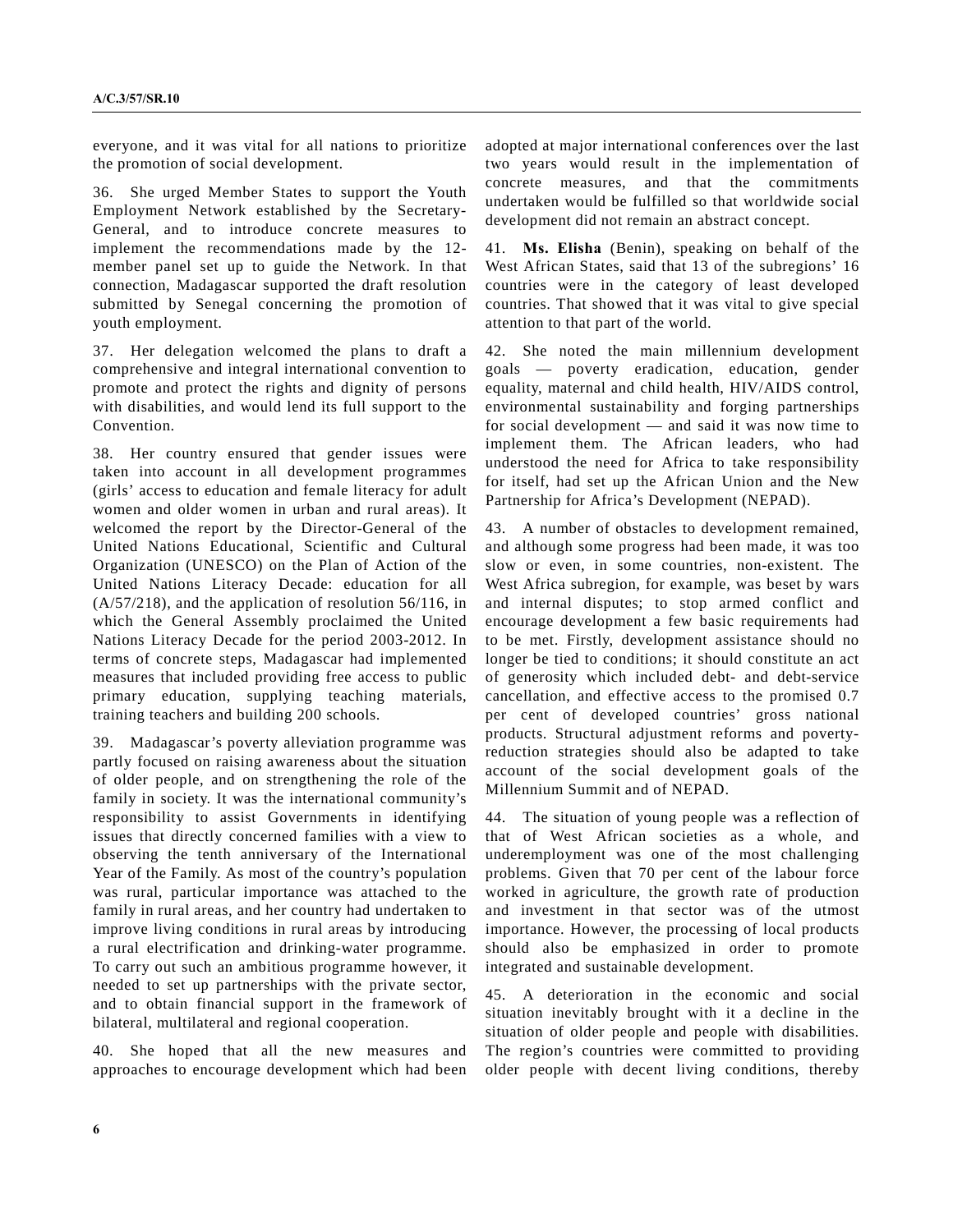protecting and strengthening the family, which was the basic unit of society and a bulwark against a host of problems, including globalization.

46. With reference to General Assembly resolution 56/113 on preparations for and observance of the tenth anniversary of the International Year of the Family, she commended the efforts made by various countries, and encouraged those that had not yet made any arrangements to organize activities to mark such an important event.

47. **Mr. Mejdoub** (Tunisia), addressing agenda items 98 and 99, noted that the social goals embodied in the Millennium Declaration testified to a determination to make the right to development a tangible reality, but that the responsibility for development must be shared, falling as much to individual States as to the international community as a whole.

48. Tunisia advocated a strengthening of international cooperation for social development, as well as the sharing of experience and dissemination of best practices, with respect for cultural identity and for freely chosen models of development.

49. The integrated approach adopted by Tunisia guaranteed complementarity between the economic and social pillars of development. Fifty per cent of the State budget was devoted to the social sectors (education, public health, youth, the family, housing). The country had also embarked on a qualitative reform of the social welfare system, especially to benefit older persons. The promulgation of Act No. 94-114 on protection of the rights of older persons had represented a milestone in the social sector. The Act was aimed at strengthening the family and family care for older people, enhancing institutional assistance and providing the health services needed by older persons, while giving greater prominence to their role.

50. Convinced that social progress was dependent on eradicating poverty, exclusion and marginalization, Tunisia advocated a united approach towards combating such phenomena; accordingly, it welcomed the decision to establish a World Solidarity Fund. As the African continent was suffering from lack of progress in the social field , he welcomed the creation of the New Partnership for Africa's Development (NEPAD), which provided a suitable framework for a new form of partnership for sustainable development.

51. His delegation was seriously concerned at the economic, social and humanitarian plight of the Palestinian people. It was the international community's duty to put an end to Israeli practices and to encourage the occupying Power, Israel, to comply with international law and international humanitarian law, including Security Council resolutions and the Geneva Convention relative to the Protection of Civilian Persons in Time of War (Fourth Convention).

52. **Mr. Vienravi** (Thailand) said that since the Copenhagen Summit in 1995, Thailand had not wavered in its commitment to social development, particularly in the three core areas of poverty eradication, employment and social integration. The ninth national economic and social development plan for the period 2002-2006 mapped out the strategy adopted by Thailand in that area.

53. Wishing to ensure quality of life for the population, the Government of Thailand accorded top priority in its national programme of action to human development and poverty eradication. The Prime Minister himself chaired the National Committee on Poverty Eradication, and a number of social reforms in tandem with anti-corruption efforts — were aimed at enhancing the efficiency of governmental efforts. In that connection, he drew attention to the recent establishment of a Ministry of Social Development and Human Security, which represented the culmination of the Government's efforts to establish a comprehensive social welfare system.

54. The second pillar was education. The new Constitution and National Education Act provided for education for all, and educational reform was already under way. In that connection, Thailand supported the United Nations Literacy Decade (2003-2012) and the relevant plan of action prepared by the United Nations Educational, Scientific and Cultural Organization (UNESCO).

55. The third pillar involved solidarity, which was a prerequisite for the survival of any society. Aware of the particular vulnerability of many population groups (children, young people, women, older persons, persons with disabilities), Thailand was determined to defend their rights. In respect of older persons and disabled persons, it was committed to implementation of the Madrid International Plan of Action on Ageing adopted in April 2002 at the outcome of the Second World Assembly on Ageing, and contributed to the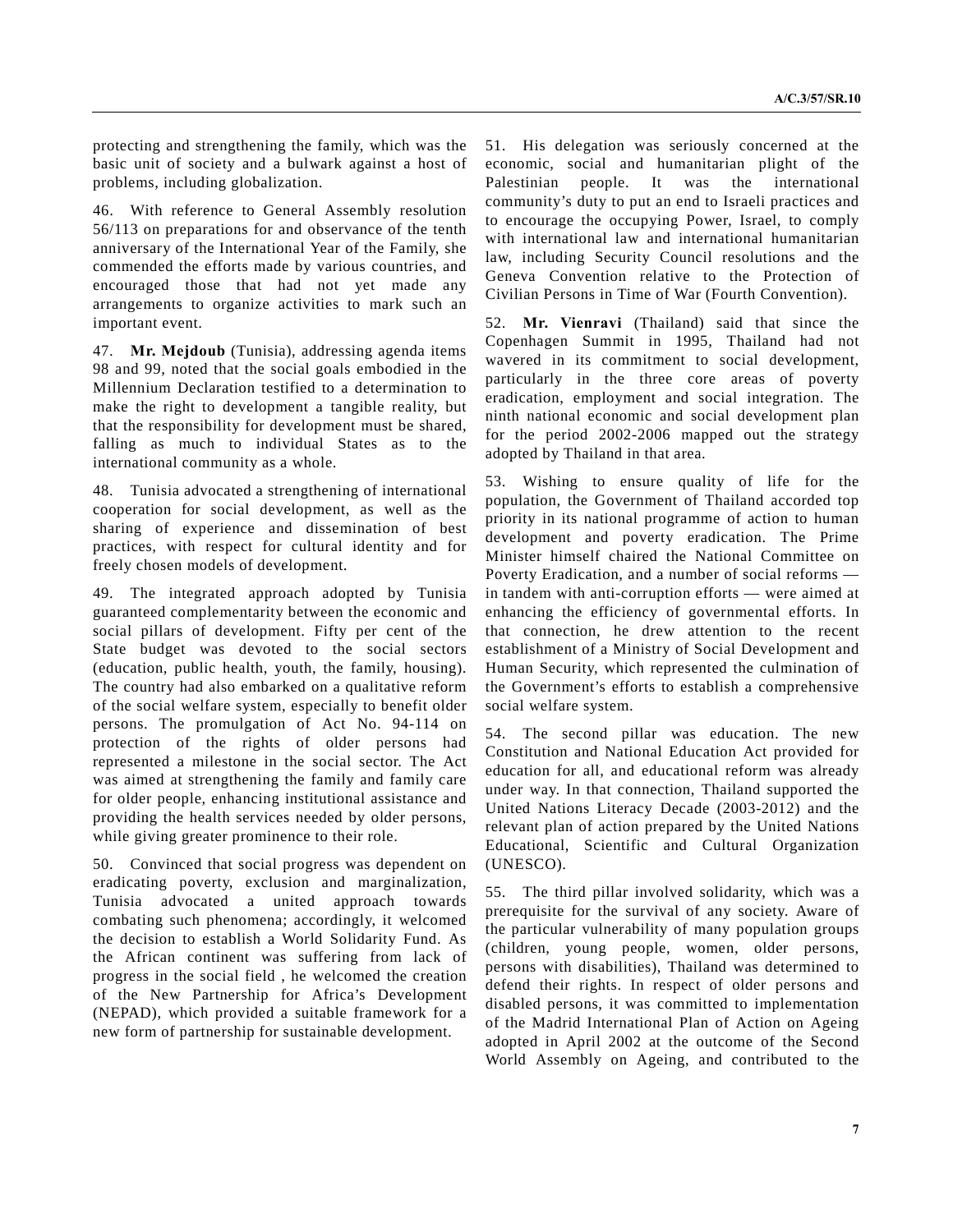United Nations Trust Fund for Ageing. At the national level, the Government had proclaimed 2002 Year of Employment Opportunity for Persons with Disabilities. Moreover, Thailand was cooperating with Japan to establish an Asia-Pacific Development Centre on Disability in Bangkok in 2004. As the host country for the Economic and Social Commission for Asia and the Pacific (ESCAP), Thailand stood ready to cooperate with the United Nations for commemoration of the tenth anniversary of the International Year of the Family.

56. **Mr. FÈlix** (Dominican Republic), addressing agenda item 98, said that his Government had always attached great importance to social development. It saw itself as a Government with a human face, serving its people, and had thus recently established three new important ministries (Ministry for Youth, Ministry for the Environment, Ministry on the Status of Women), to encourage communities to achieve progress and sustainable development through labour, solidarity and joint creation of collective wealth.

57. The Ministry for Youth, whose establishment had been supported by international and non-governmental organizations, sought to ensure that young people, who accounted for a large part of the Dominican population, played an active role in important social and educational programmes.

58. Concerned to protect its population against a number of risks associated with old age, disability, disease and work, the Dominican Republic had also promulgated Act No. 87-01 on the establishment of a social welfare system.

59. The Ministry on the Status of Women, established in 2000, sought to encourage the various political bodies to take measures to improve the status of women, both as citizens and as bearers of inalienable rights. The Government had also established an office for gender equality and development within each ministry. In the same vein, it had established a Social Cabinet comprising all State institutions implementing policies for the protection of children and the family, which was the keystone of Dominican society. There was also a "social contract" allowing disadvantaged mothers to benefit from financial assistance provided they had their children vaccinated.

60. The Dominican Republic had shown great interest in the work of the Ad Hoc Committee on a Comprehensive and Integral International Convention

on Protection and Promotion of the Rights and Dignity of Persons with Disabilities. Concerned not to exclude any citizen, it would ensure that all the recommendations made in that area were implemented. In that regard, he welcomed the efforts made by the Committee's Chairman to promote a regional conference of experts to be held in Quito on that theme in 2003, and he urged United Nations bodies to offer their support to the project.

61. **Ms. Molaroni** (San Marino), referring to agenda items 98 and 99, said that in the past older people had truly been treated with respect. That was no longer the case even though their number would continue to grow because of the increase in life expectancy and the decline in fertility, reaching 2 billion in 2050, when one person in five would be over 60 years old as compared to one in ten currently.

62. The Second World Assembly on Ageing, held in Madrid in April 2002, had adopted a Political Declaration and Plan of Action that took due account of that phenomenon. In its 117 recommendations, the Plan of Action touched on the three main areas of the problem: development, health and well-being, which were necessary conditions for optimizing older people's contribution to society.

63. Her Government was prepared to cooperate with all concerned stakeholders — national authorities, civil society, the private sector, professional organizations, unions, cooperatives, research, academic and other educational and religious institutions and the media in implementing the International Plan of Action on Ageing so that older persons would no longer face discrimination and would find their place in society.

64. She stressed the need to encourage intergenerational interaction. Families played a crucial role in the upbringing of children and, as the Minister of Education of San Marino had stated at the General Assembly special session on children, children needed the presence eof adults, above all their parents, in order to grow in harmony. It was therefore essential to create conditions that enabled parents to fulfil their educational role.

65. That was even more important in the developing countries, where the family must be at the centre of efforts to eradicate chronic poverty, which was the biggest obstacle to meeting the basic needs of children, and to protect and promote the rights of children. In the industrialized countries as well, the family must be the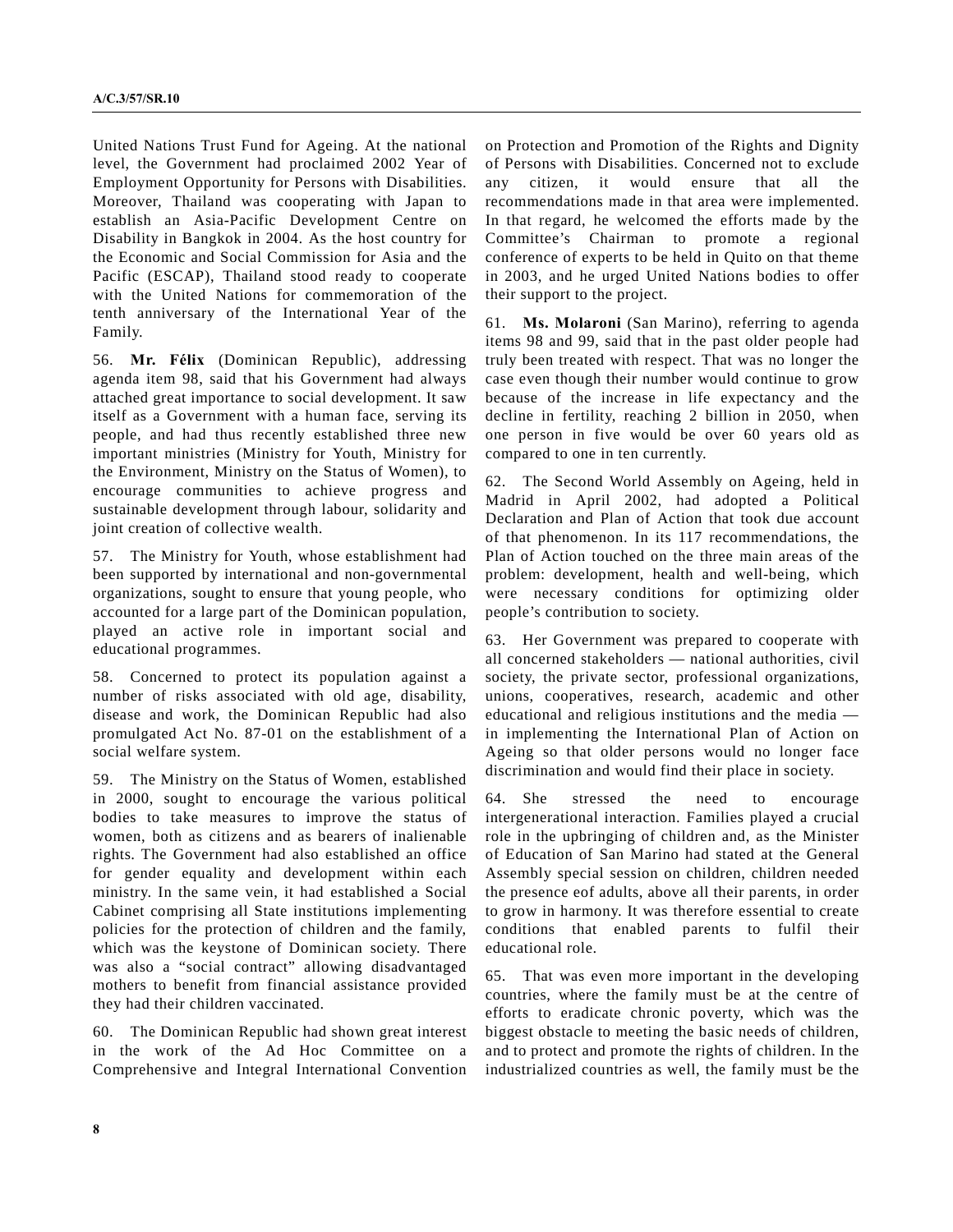starting point for efforts to break the vicious circle of aggression, violence and abuse, which were unacceptable violations of children's rights.

66. **Mr. Lamba** (Malawi), having associated himself with the statements made on 4 October 2002 by the representative of Venezuela on behalf of the Group of 77 and China and on 3 October 2002 by the representative of Botswana on behalf of the Southern African Development Community (SADC), said that his Government continued to implement the outcome of the World Summit for Social Development and the Programme of Action adopted at the twenty-fourth special session of the General Assembly. Poverty eradication, promotion of productive employment and social development remained critical issues. Policies were being implemented to check the increase in inequalities and balance the need for macroeconomic reforms with the need to ensure the well-being of the population. However, poverty, caused by limited access to land, poor education and health, limited off-farm employment and lack of access to credit, remained a scourge on the country. Increased official development assistance (ODA) would provide the resources necessary to promote development.

67. Malawi welcomed the political declaration and International Plan of Action adopted at the Second World Assembly on Ageing held in Madrid, and was in the process of developing a national policy in that area.

68. It was also determined to improve the plight of persons with disabilities, guided by the Standard Rules on Equalization of Opportunities for Persons with Disabilities. It had established institutionalized structures to respond to the needs and concerns of persons with disabilities and was reviewing its legislation with a view to enhancing their right to employment, appropriate remuneration and protection under the law. It therefore applauded the decision by the Commission for Social Development to extend the work of the Special Rapporteur on Disabilities to the year 2005 and looked forward to the elaboration of a comprehensive and integral international convention to promote and protect the rights and dignity of persons with disabilities.

69. Convinced that youth must be partners in development, his Government had made it a priority to encourage young people to participate in all aspects of national development, in particular by encouraging school attendance and ensuring that non-governmental

organizations and the media took an interest in young people and contributed to helping them find solutions to basic problems such as HIV/AIDS and unemployment.

70. His Government was committed to improving the well-being of its people and was well aware that much remained to be done in order to achieve the goals set at the Millennium Summit and relevant United Nations global conferences.

71. **Ms. Kusorgbor** (Ghana) associated herself with the statement made by the representative of Venezuela on behalf of the Group of 77 and China. She said that during the previous two decades Ghana and many other African countries had endeavoured unsuccessfully to achieve meaningful social development. In order to remedy that situation, the African countries had created the New Partnership for Africa's Development (NEPAD), which had received the overwhelming support of the international community. As noted in the conclusion of the Secretary-General's report on implementation of the outcome of the World Summit for Social Development and of the twenty-fourth special session of the General Assembly (A/57/115), the core issues of the World Summit had been incorporated in the programmes and outcomes of important United Nations conferences and the millennium development goals. Her delegation was hopeful that the outcome documents of the International Conference on Financing for Development and the World Summit for Sustainable Development would serve as blueprints for international cooperation efforts to eradicate poverty, promote productive employment and enhance social integration for the purpose of achieving equitable and sustainable development.

72. Her Government was pursuing a poverty reduction strategy that included measures to monitor and evaluate expenditures, outputs and activities to support growth and poverty reduction. Mechanisms had also been put in place to identify the impact on society of the policies being pursued.

73. There was a direct correlation between a country's literacy rate and its level of development, proving the importance of education. Accordingly, in 1996 the Free Compulsory Universal Basic Education (FCUBE) programme had been introduced in Ghana. It was currently under review by the Government, which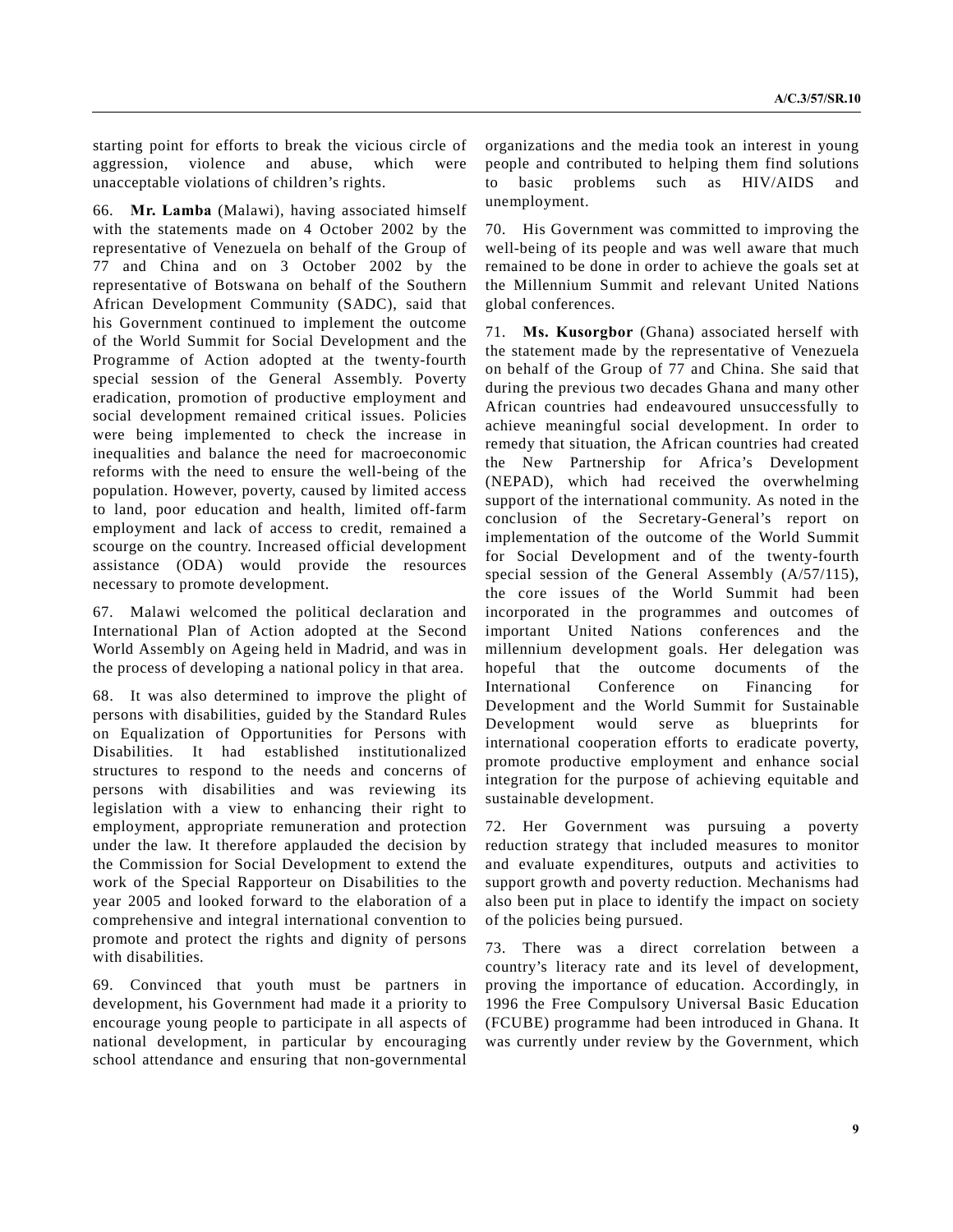would incorporate its results into future education policies.

74. Ghana's poverty reduction strategy focused on fundamental issues such as inequalities in access to services; shortfalls in spending; management gaps, particularly in connection with the deployment and supervision of teachers; retention of qualified personnel and coordination of donor support for educational programmes and projects. In addition, the strategy emphasized the development of basic education, early childhood development programmes and alternative education for children out of school, especially in remote areas. Special attention was devoted to girls' education; a national girls' education unit had been established in order to promote their retention at the secondary and tertiary levels of the educational system. In dealing with illiteracy and unemployment, labour market factors must be taken into account; technical and vocational education and training, special skills acquisition programmes and tertiary education would be developed.

75. While every effort must be made to promote children's education, it was equally important to place all available human resources in the service of national development. The current unprecedented demographic transformation was reflected in the Second World Assembly on Ageing, held in Madrid in April 2002; her delegation welcomed the ongoing initiatives to implement the Plan of Action adopted at the Assembly and looked forward to the outcome of the interregional consultations on approaches to implementation of the Plan which were scheduled for early 2003.

76. It was also essential to fulfil the commitments made by the States parties to various international agreements on trade (the Fourth Ministerial Conference of the World Trade Organization (WTO) in Doha), financing for development (the Monterrey Conference) and sustainable development (the Johannesburg Summit). Bilateral and regional initiatives such as the Africa Growth and Opportunity Act, the European Union's "Everything but arms" initiative and the New Partnership for Africa's Development (NEPAD) could strengthen partnerships for development. Those initiatives, coupled with a revitalization of concessional loans and external debt relief such as the Heavily Indebted Poor Countries (HIPC) Debt Initiative, could ensure the stabilization necessary to equitable economic and social development for all.

77. **Mr. Maquieira** (Chile), speaking on agenda item 98, said that he shared the views on the world social situation expressed by the representatives of the Group of 77 and China, the Rio Group and the Southern Common Market (MERCOSUR); his Government attached particular importance to the issue of disabled persons. It had not only implemented policies in that area; it had also sought to achieve genuine integration for disabled persons and to guarantee each individual the same opportunity for participation. According to World Health Organization (WHO) estimates, between 7.5 per cent and 10 per cent of the population of developing countries suffered from some degree of disability; in Chile, that amounted to 1.4 million disabled persons.

78. During the past decade, his Government had changed its approach from that of providing direct care for disabled persons to one of allocating resources to organizations of civil society in order to promote the integration of such persons for the benefit of all. His Government had also worked to bring about cultural change by facilitating disabled persons' participation as subjects of law.

79. The National Fund for Disabled Persons, established in 1994 with a mandate to promote their social integration and equality of opportunity, had achieved concrete results in a number of areas. In 2002, 130 projects on prevention, rehabilitation, employment accessibility, education, culture and recreation had been implemented throughout the country. Civil society had played a very important role in all those efforts; however, there were still important challenges such as strengthening the linkages between the State and civil society.

80. Disabled persons had the same rights, needs and dreams as others, but not always the same opportunities. It was incumbent on individual States and on the international community as a whole to address that problem. To work on behalf of disabled persons was to work for a world where diversity, pluralism, tolerance, integration and human rights were more than just words.

81. His delegation attached great importance to the process begun at Durban and to the decision to elaborate an international convention on protection and promotion of the rights and dignity of persons with disabilities as an early stage of a process that should lead to the development of norms applicable to some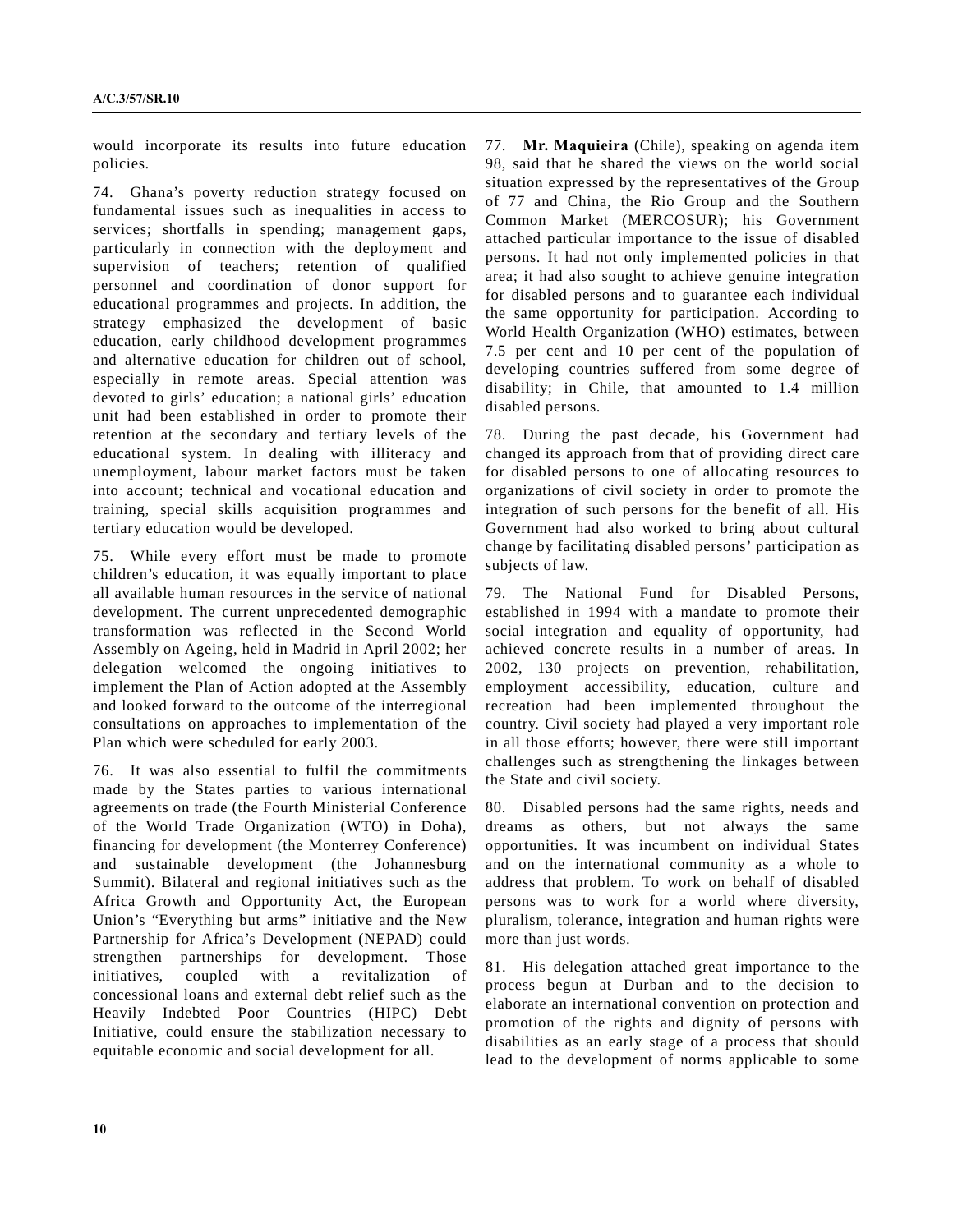600 million people throughout the world, 80 per cent of them in developing countries. The adoption of a binding international convention covering the political, cultural, economic, and social dimensions would complement existing human rights instruments. Such a convention should combine general principles, specific rights and social development initiatives; States should provide funding for its implementation with assistance from the international community.

82. **Ms. Jarbussynova** (Kazakhstan), speaking on agenda item 97, commended the work of the Commission on Social Development, of which Kazakhstan was a member, and expressed support for the decisions taken at its fortieth session. The interdependence between social and economic policies made it necessary to broaden the scope of macroeconomic policy in the interests of integration. Her Government therefore welcomed the activities of the relevant United Nations funds, programmes, organizations and specialized agencies and the assistance and cooperation that donor States provided to the developing and, in particular, the least developed countries and countries with economies in transition, in the area of economic development; their integration into the global economy was a prerequisite for social development.

83. Kazakhstan had established priorities consistent with the Copenhagen Declaration on Social Development, the Programme of Action of the World Summit for Social Development and the decisions taken at the twenty-fourth special session of the General Assembly. Social protection of its population was one such priority, accounting for 40 per cent of the national budget and currently benefiting 2.5 million people. The system of social protection had been reformed in order to reduce the vulnerability of the least protected and to provide assistance to families, which played a key role in social development and were a factor in social unity. Her Government had also carried out a pension reform, creating both a State and a private system.

84. The plan of action for implementation of her country's poverty reduction programme for 2003-2005 was currently under consideration. Its objectives for 2005 were to reduce the poverty scale by 30.3 per cent as compared with that of 2002, lower the unemployment rate to 8.1 per cent and stabilize social and demographic indicators. At the same time, with valuable assistance from the United Nations

Development Programme (UNDP), her Government was conducting a mid-term poverty reduction programme for 2000-2007.

85. Her delegation was grateful to the United Nations system and its specialized agencies for carrying out programmes and projects in various areas, including that of social development.

86. **Ms. Otiti** (Uganda), speaking on agenda item 99, said that her delegation associated itself with the statement made by the representative of Venezuela on behalf of the Group of 77 and China. The status of older persons throughout the world had worsened since the adoption of the first International Plan of Action on Ageing in Vienna in 1982. That trend, largely attributable to a lack of solidarity between generations, was alarming since ageing was an inevitable process. While it was true that the needs of children and of society as a whole must also be met, it would be a grave mistake to ignore older persons.

87. A number of meetings on the topic of ageing had been held in Africa. It was a familiar theme in Uganda; her Government recognized the increased diversity of society and the breakdown in respect for older persons. The extended family was no longer enough; there was a need for State intervention through social welfare and public health systems. National policies and strategies should also take into account the needs of older persons. Good governance and financial management, legal protection of individuals and of human rights and consultation with stakeholders were other ways of meeting those needs.

88. The Constitution of the Republic of Uganda charged the State with taking affirmative action in favour of groups marginalized on the basis of age, disability or any other factor. A national policy and plan of action for older persons were being developed, and Parliament enacted legislation to enable the implementation of policies and programmes aimed at redressing social, economic and other imbalances.

89. In sub-Saharan Africa, poverty, migration to urban areas and the HIV/AIDS pandemic had been disastrous for older persons, in particular women, who bore the brunt of caring for the younger generation. Easily accessible health care must be made available, providers must be trained to adequately address the needs of older persons and income generating and microcredit schemes must be put in place.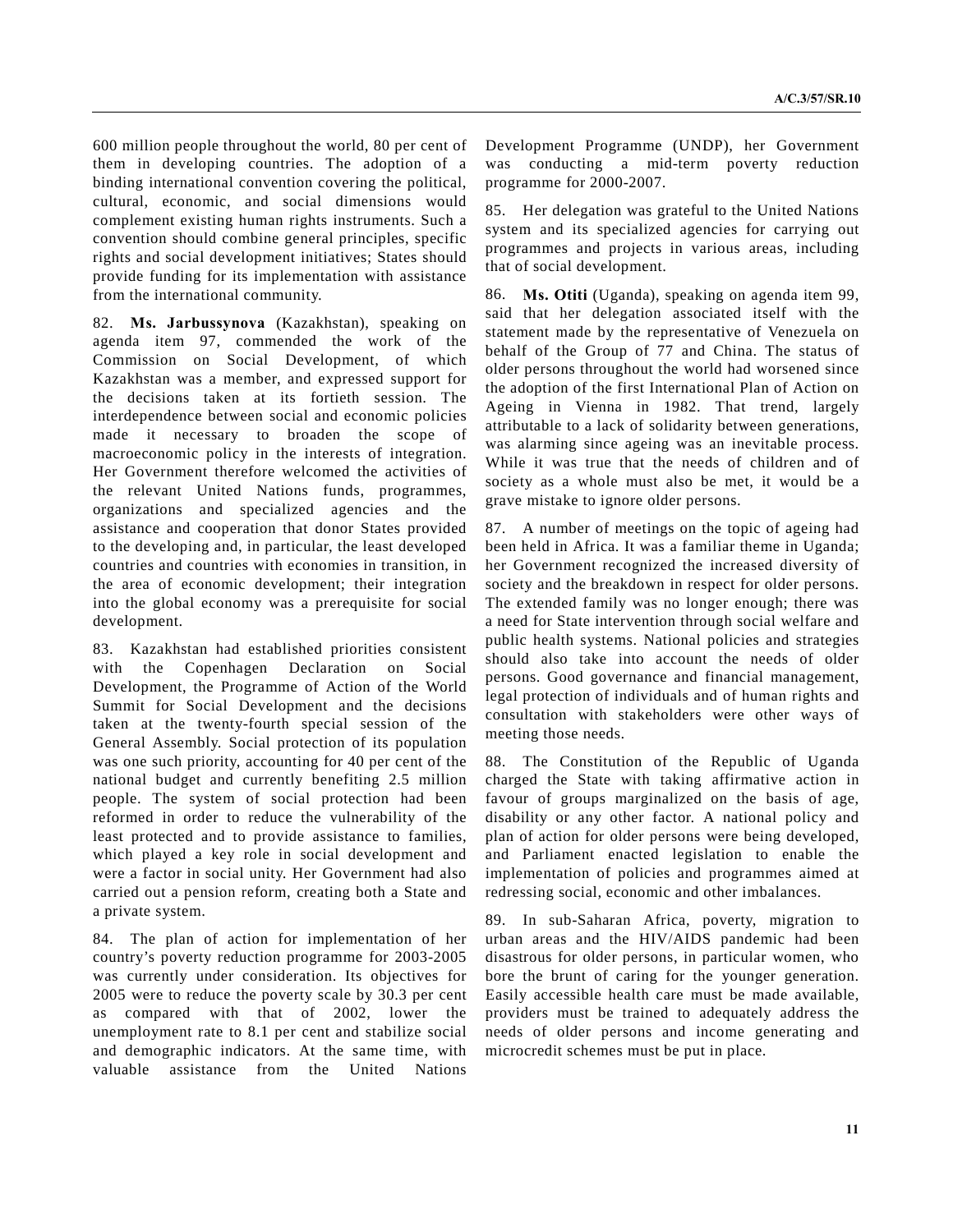90. The wisdom of older persons should be guarded jealously by the young. The world population aged 60 and over had tripled since 1950, and that of Africa was expected to increase sixfold during the next 50 years. Attitudes, policies and practices must change so that older persons could live in dignity and pass on their knowledge.

91. **Mr. Yagob** (Libyan Arab Jamahiriya) said that development constituted a major challenge for the international community. Without equitable economic and social development, it would be impossible to achieve sustainable peace throughout the world and to eradicate poverty. Progress to date was merely a drop of prosperity in an ocean of poverty. Rapid globalization, which was widening the gap between rich countries and developing ones, magnified the problems faced by nations in their efforts to achieve their goals.

92. The documents produced at United Nations international conferences and the Millennium Declaration were an excellent point of departure for the development of specific measures to promote all the complementary aspects of sustainable development, which must be viewed as a whole. However, that could be achieved only in a world freed of constant fear and threats, where human rights, the rules of international law and the principles enshrined in the Charter of the United Nations were respected by all countries, whatever their size.

93. Poverty remained a major obstacle to development, yet its eradication was among the primary objectives established at the Copenhagen Summit. It was therefore necessary to increase assistance to the developing and, in particular, the least developed countries, the majority of which were located in Africa. The developed countries should provide them with official development assistance (ODA) worthy of the name in accordance with the commitments that they had made in that area.

94. There had been little improvement in the social situation in Africa since the Copenhagen Summit; it was therefore necessary to create a climate conducive to improving Africa's integration into the global economy. To that end, priority must be given to relieving the debt burden of African countries; setting fair, guaranteed commodity prices; removing barriers to the export of African products to the developed countries; and, in the social sphere, raising literacy

levels, increasing the number of programmes for young people and combating the HIV/AIDS pandemic.

95. His Government was implementing development plans and had already established new infrastructures in the areas of health, education and industry and improved public access to drinking water. It had also set up an effective social welfare scheme, particularly for disabled and older persons.

96. It was important that the objectives of the International Plan of Action on Ageing, 2002, adopted in Madrid, be achieved. They reflected the importance accorded older persons by the international community, a sentiment fully shared in the Muslim world. Older people played an essential role as a bridge between generations. Her Government had therefore implemented social and economic projects aimed at preventing their marginalization.

97. The family was the cornerstone and very heart of society, unique in its ability to guarantee children a better future. The tenth anniversary of the International Year of the Family would therefore be commemorated with great ceremony in the Libyan Arab Jamahiriya.

98. The disabled had the same rights and obligations as other members of the society. Ignoring them would deprive society of precious human resources that could be put to good use in the context of socioeconomic development efforts. A legal instrument must therefore be established to ensure protection of their rights.

99. **Mr. Ivanou** (Belarus) said that the World Summit for Social Development and the twenty-fourth special session of the General Assembly had put the issue of social development back on the agenda by reviewing progress made and difficulties encountered and by outlining solutions, and the World Summit on Sustainable Development had emphasized that social development was an integral part of sustainable development. He therefore welcomed the consideration of socioeconomic development by the Commission on Sustainable Development at its fortieth session and looked forward to further consideration of that issue at its forty-first session.

100. His Government had begun the twenty-first century by adopting a development strategy based on a market economy and the well-being of its population. To that end it had implemented a socioeconomic programme up to 2015 and a national sustainable development strategy up to 2010 and had adopted an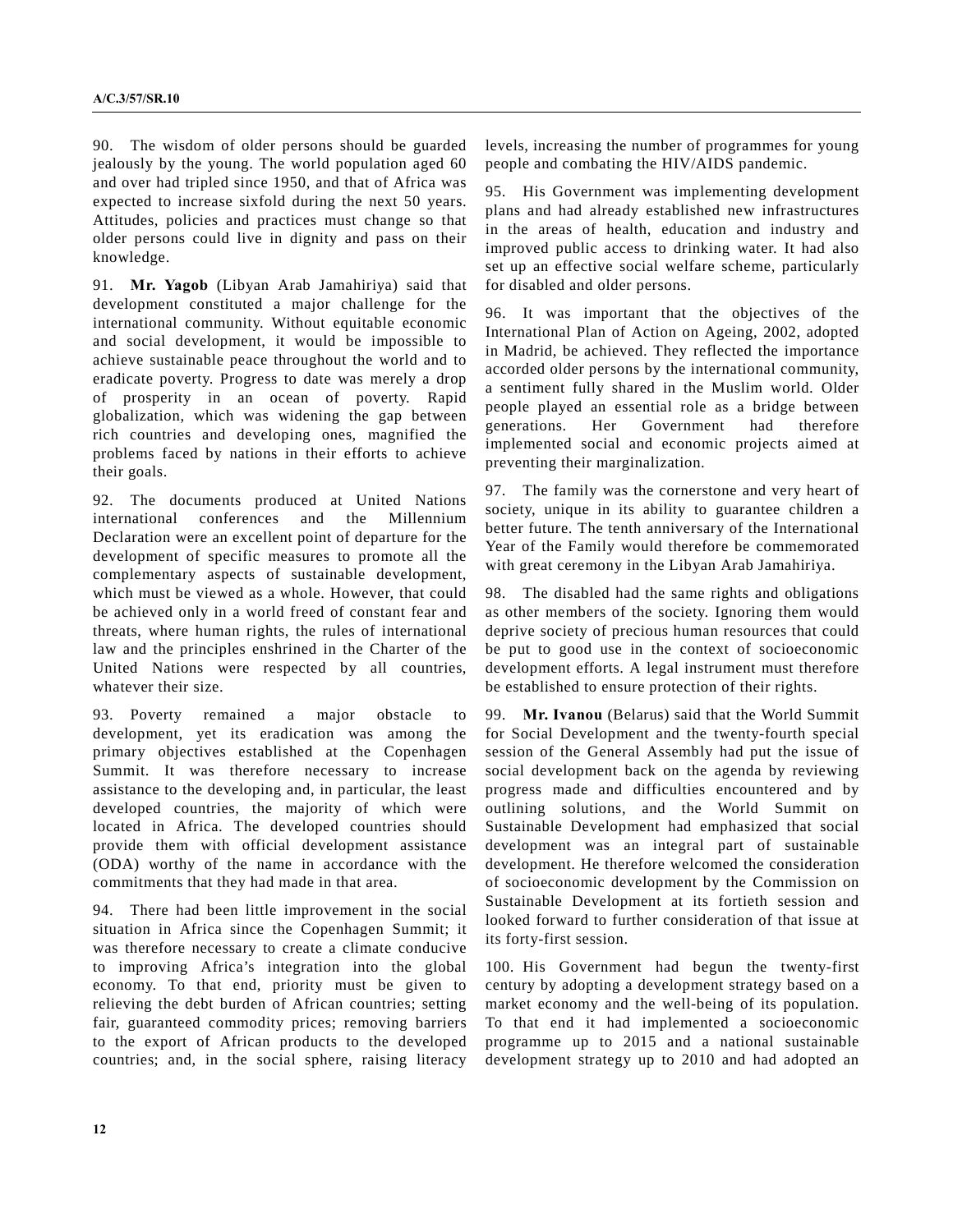integrated five-year system of social protection measures inspired by related major conferences.

101. His delegation welcomed the decision to extend the mandate of the Special Rapporteur on Disability, who was responsible for monitoring the implementation of the Standard Rules on the Equalization of Opportunities for Persons with Disabilities and for the elaboration of a comprehensive and integral international convention on the rights of persons with disabilities. At the national level, his Government was endeavouring not only to facilitate rehabilitation programmes for the disabled and improve the quality of care provided to them but also to prevent disabilities. There was no simple solution but international assistance and exchanges of experience would be of inestimable value.

102. The occasion of the tenth anniversary of the International Year of the Family would underscore the importance of the family and programmes and policies to promote the family. His Government's policies in that area were based on fundamental values: equality between men and women, sharing of tasks within the family, best interests of the child, partnership between family and State and protection of the family. Celebration of the annual Family Day provided an opportunity for a series of awareness-raising activities.

103. Statistics on ageing showed that by 2050 the number of older persons in the world would for the first time in history be greater than the number of young people. The worldwide and long-term nature of that phenomenon required the implementation of measures for the long term, such as the strategy defined in Madrid during the Second World Assembly on Ageing. In Belarus, 26 per cent of the population was retired; his Government had implemented a programme to improve pensions and was endeavouring to help older persons adapt to the rapidly changing economic situation while at the same time enjoying greater stability.

104. He noted with interest the Secretary-General's proposal to develop a 10-year international plan of action for literacy.

105. He welcomed the participation of young people in the work of the Third Committee because it helped delegates better understand their problems and helped young people better understand the processes in which they were being asked to participate. He also found the Secretary-General's proposal on the establishment of a Youth Employment Network to promote youth employment an interesting one.

106. Social development had three key components: poverty eradication, creation of productive employment and greater social integration. Those goals had to be met in order for everyone to live in a decent world.

107. **Mr. Andrabi** (Pakistan) associated himself with the statement made by the representative of Venezuela on behalf of the Group of 77 and China.

108. Social development was one of the four cardinal principles underlying the Charter of the United Nations, the other three being peace, human rights and international justice. Social development was incompatible with discrimination on the basis of religion, race, ethnic origin or culture or with intolerance, hate or xenophobia. Although rooted in equality, social justice and the widest possible participation, it could not exist without good governance in the public sphere. His Government understood that and had implemented programmes for sustainable development, rationalized its economic policy and empowered women, for whom 33 per cent of the seats in Parliament were reserved. Pakistan had been the first country to set up a Human Development Fund and a National Volunteer Corps to alleviate poverty and promote human development. Child labour had been virtually eliminated and the human rights situation in general had improved. The general elections for the national and provincial assemblies to be held on 10 October would complete the process of restoring participatory democracy.

109. Peace and security were also prerequisites for social development. South Asia, where one fifth of humanity lived, was torn by various conflicts. That was one of the main reasons why the region lagged far behind in development. That vicious circle of misery could be brought to an end only if the countries involved in the conflicts showed a real political will to resolve their differences through dialogue.

110. Developed and developing countries must work together to realize their common goals: democracy, employment, sharing of technology and protection of the environment. The special session of the General Assembly to review the World Summit for Social Development had acknowledged the interdependence between economic and social development, yet the international trade regime was not an equitable one, the developing countries were being crushed by the burden